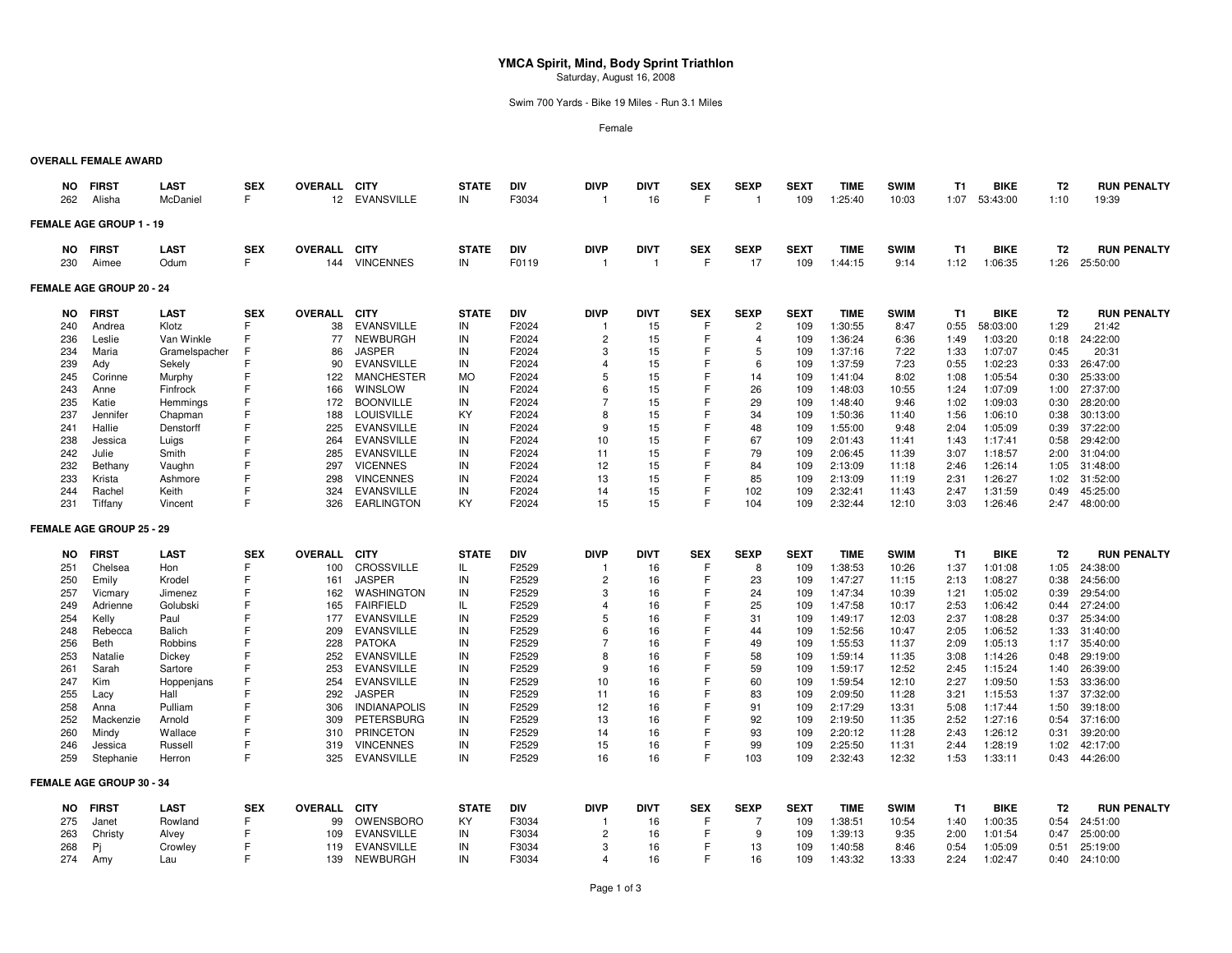# **YMCA Spirit, Mind, Body Sprint Triathlon** Saturday, August 16, 2008

## Swim 700 Yards - Bike 19 Miles - Run 3.1 Miles

Female

| 264       | Ashley                          | Miller       | F          | 148                 | LYNNVILLE           | IN           | F3034      | 5              | 16          | F          | 18          | 109         | 1:44:37     | 12:36       | 1:50      | 1:03:00     | 1:19           | 25:53:00           |
|-----------|---------------------------------|--------------|------------|---------------------|---------------------|--------------|------------|----------------|-------------|------------|-------------|-------------|-------------|-------------|-----------|-------------|----------------|--------------------|
| 271       | Nikki                           | Fullop       |            | 167                 | <b>MOUNT CARMEL</b> | IL           | F3034      | 6              | 16          |            | 27          | 109         | 1:48:04     | 9:38        | 1:09      | 1:06:50     | 1:08           | 29:21:00           |
| 270       | Stacey                          | Merkel       | F          | 202                 | <b>EVANSVILLE</b>   | IN           | F3034      | $\overline{7}$ | 16          |            | 38          | 109         | 1:51:44     | 10:56       | 2:20      | 1:07:05     | 0:48           | 30:37:00           |
| 277       | Jamie                           | Hammond      | F          | 207                 | CANNELTON           | IN           | F3034      | 8              | 16          |            | 42          | 109         | 1:52:50     | 10:35       | 2:07      | 1:11:08     | 1:07           | 27:55:00           |
| 267       | Mindy                           | Perkins      | F          | 214                 | <b>HENDERSON</b>    | KY           | F3034      | 9              | 16          |            | 45          | 109         | 1:54:00     | 11:01       | 2:19      | 1:07:02     | 1:18           | 32:21:00           |
| 269       | Amy                             | Mischler     | E          | 237                 | <b>EVANSVILLE</b>   | IN           | F3034      | 10             | 16          |            | 51          | 109         | 1:56:54     | 12:01       | 2:19      | 1:11:45     | 0:47           | 30:03:00           |
| 272       | Anne                            | Davis        | F          | 255                 | <b>NEWBURGH</b>     | IN           | F3034      | 11             | 16          |            | 61          | 109         | 1:59:56     | 11:39       | 3:12      | 1:10:19     | 0:41           | 34:06:00           |
| 266       | Andrea                          | Lodato       | F          | 269                 | <b>EVANSVILLE</b>   | IN           | F3034      | 12             | 16          |            | 72          | 109         | 2:02:56     | 10:07       | 2:07      | 1:17:20     | 1:34           | 31:50:00           |
| 276       | Jennifer                        | Freeman      | F          | 301                 | <b>HENDERSON</b>    | KY           | F3034      | 13             | 16          |            | 87          | 109         | 2:14:15     | 13:05       | 3:29      | 1:20:10     | 2:50           | 34:43:00           |
| 273       | Liberty                         | Donohoo      | F          | 311                 | LYNNVILLE           | IN           | F3034      | 14             | 16          |            | 94          | 109         | 2:20:12     | 11:26       | 2:45      | 1:26:10     | 0:32           | 39:20:00           |
| 265       | Andrea                          | Baumann      | E          | 315                 | EVANSVILLE          | IN           | F3034      | 15             | 16          |            | 97          | 109         | 2:24:18     | 12:23       | 2:54      | 1:35:36     | 0:50           | 32:36:00           |
|           | <b>FEMALE AGE GROUP 35 - 39</b> |              |            |                     |                     |              |            |                |             |            |             |             |             |             |           |             |                |                    |
| <b>NO</b> | <b>FIRST</b>                    | <b>LAST</b>  | <b>SEX</b> | <b>OVERALL</b>      | <b>CITY</b>         | <b>STATE</b> | DIV        | <b>DIVP</b>    | <b>DIVT</b> | <b>SEX</b> | <b>SEXP</b> | <b>SEXT</b> | <b>TIME</b> | <b>SWIM</b> | <b>T1</b> | <b>BIKE</b> | T <sub>2</sub> | <b>RUN PENALTY</b> |
| 295       | Lori                            | Pierre       | F          | 111                 | <b>EVANSVILLE</b>   | IN           | F3539      | $\mathbf{1}$   | 32          | F          | 10          | 109         | 1:39:28     | 10:27       | 1:47      | 1:01:29     | 0:47           | 25:00:00           |
| 300       | Cindy                           | Whitehurst   | F          | 114                 | <b>NEWBURGH</b>     | IN           | F3539      | $\overline{2}$ | 32          |            | 11          | 109         | 1:39:42     | 9:53        | 1:45      | 58:17:00    | 2:33           | 27:16:00           |
| 279       | Paulette                        | Walters      | F          | 137                 | <b>EVANSVILLE</b>   | IN           | F3539      | 3              | 32          |            | 15          | 109         | 1:42:59     | 9:05        | 1:42      | 1:02:23     | 1:11           | 28:39:00           |
| 307       | Michelle                        | Walker       | F          | 160                 | <b>NEWBURGH</b>     | IN           | F3539      | $\overline{4}$ | 32          |            | 22          | 109         | 1:47:16     | 14:02       | 1:38      | 1:04:55     | 1:24           | 25:19:00           |
| 294       | Lauri                           | Gresham      | F          | 175                 | LYNNVILLE           | IN           | F3539      | 5              | 32          |            | 30          | 109         | 1:49:15     | 12:46       | 1:28      | 1:07:51     | 1:20           | 25:52:00           |
| 286       |                                 | Fouts        | F          | 184                 | NEWBURGH            | IN           | F3539      | 6              | 32          |            | 33          | 109         | 1:50:02     | 11:08       | 1:54      | 1:03:34     | 0:42           | 32:46:00           |
|           | Susan                           |              | F          |                     |                     |              |            | $\overline{7}$ |             |            |             |             |             |             |           |             |                |                    |
| 289       | Andrea                          | <b>Tilly</b> | F          | 201                 | <b>NEWBURGH</b>     | IN           | F3539      | 8              | 32<br>32    |            | 37          | 109         | 1:51:41     | 11:42       | 2:09      | 1:04:53     | 1:11           | 31:48:00           |
| 302       | Mollie                          | Francis      | F          | 203                 | <b>NEWBURGH</b>     | IN           | F3539      | 9              |             |            | 39          | 109         | 1:51:50     | 13:28       | 2:13      | 1:08:08     | 0:54           | 27:09:00           |
| 290       | Jenna                           | Talbert      | E          | 204                 | <b>EVANSVILLE</b>   | IN           | F3539      |                | 32          |            | 40          | 109         | 1:52:03     | 12:41       | 1:41      | 1:05:19     | 0:54           | 31:30:00           |
| 283       | Jill                            | Risch        |            | 205                 | <b>HENDERSON</b>    | KY           | F3539      | 10             | 32          |            | 41          | 109         | 1:52:20     | 12:38       | 2:13      | 1:06:19     | 1:30           | 29:43:00           |
| 298       | Jennifer                        | Land         |            | 208                 | <b>TELL CITY</b>    | IN           | F3539      | 11             | 32          |            | 43          | 109         | 1:52:50     | 9:11        | 2:13      | 1:09:48     | 0:49           | 30:52:00           |
| 278       | Carrie                          | <b>Bates</b> | F          | 215                 | <b>NEWBURGH</b>     | IN           | F3539      | 12             | 32          |            | 46          | 109         | 1:54:06     | 12:28       | 1:22      | 1:08:18     | 1:29           | 30:32:00           |
| 309       | Jacquelyn                       | Maier        | F          | 220                 | MT. VERNON          | IN           | F3539      | 13             | 32          |            | 47          | 109         | 1:54:45     | 11:43       | 2:33      | 1:16:20     | 0:45           | 23:26              |
| 310       | Jean                            | Dollison     | F          | 232                 | <b>EVANSVILLE</b>   | IN           | F3539      | 14             | 32          |            | 50          | 109         | 1:56:00     | 11:40       | 2:42      | 1:05:12     | 0:55           | 35:32:00           |
| 282       | Nadia                           | Musser       | F          | 247                 | <b>EVANSVILLE</b>   | IN           | F3539      | 15             | 32          |            | 56          | 109         | 1:58:04     | 11:36       | 1:32      | 1:14:06     | 0:34           | 30:19:00           |
| 305       | Stacy                           | Thompson     | F          | 248                 | <b>HENDERSON</b>    | KY           | F3539      | 16             | 32          |            | 57          | 109         | 1:58:53     | 11:27       | 2:00      | 1:08:27     | 2:08           | 34:53:00           |
| 284       | Andrea                          | O'Dell       | F          | 256                 | <b>NEWBURGH</b>     | IN           | F3539      | 17             | 32          |            | 62          | 109         | 2:00:14     | 12:43       | 2:59      | 1:07:47     | 0:23           | 36:23:00           |
| 303       | Kerrie                          | Harth        | F          | 258                 | <b>EVANSVILLE</b>   | IN           | F3539      | 18             | 32          |            | 63          | 109         | 2:00:33     | 11:01       | 1:54      | 1:12:53     | 1:42           | 33:05:00           |
| 311       | Taunya                          | Eyre         | F          | 262                 | <b>HENDERSON</b>    | KY           | F3539      | 19             | 32          |            | 66          | 109         | 2:01:32     | 12:41       | 1:58      | 1:09:18     | 1:46           | 35:52:00           |
| 287       | Stacie                          | Nance        | F          | 270                 | <b>NEWBURGH</b>     | IN           | F3539      | 20             | 32          |            | 73          | 109         | 2:03:13     | 11:19       | 2:30      | 1:10:13     | 1:24           | 37:50:00           |
| 308       | Theresa                         | Folz         |            | 275                 | <b>EVANSVILLE</b>   | IN           | F3539      | 21             | 32          |            | 74          | 109         | 2:04:22     | 18:37       | 2:05      | 1:13:52     | 0:48           | 29:03:00           |
| 297       | Maria                           | Earley       | F          | 277                 | <b>VINCENNES</b>    | IN           | F3539      | 22             | 32          |            | 75          | 109         | 2:04:36     | 12:52       | 2:52      | 1:15:52     | 1:16           | 31:46:00           |
| 301       | Lori                            | Gray-Carroll | F          | 279                 | <b>MONTGOMERY</b>   | IN           | F3539      | 23             | 32          |            | 76          | 109         | 2:05:09     | 12:49       | 3:34      | 1:13:27     | 2:26           | 32:54:00           |
| 288       | Maria                           | Berry        |            | 284                 | <b>EVANSVILLE</b>   | IN           | F3539      | 24             | 32          |            | 78          | 109         | 2:06:37     | 13:50       | 2:13      | 1:17:33     | 1:12           | 31:51:00           |
| 285       | Crystal                         | Martin       | E          | 286                 | <b>EVANSVILLE</b>   | IN           | F3539      | 25             | 32          |            | 80          | 109         | 2:06:55     | 12:30       | 2:04      | 1:18:53     | 0:24           | 33:07:00           |
| 306       | Anna                            | Demerly      | F          | 288                 | <b>BOONVILLE</b>    | IN           | F3539      | 26             | 32          |            | 81          | 109         | 2:07:27     | 13:11       | 1:07      | 1:09:31     | 1:53           | 41:47:00           |
| 299       | Tiffany                         | Petts        | E          | 291                 | <b>VINNCENNES</b>   | IN           | F3539      | 27             | 32          |            | 82          | 109         | 2:08:40     | 10:08       | 2:57      | 1:13:29     | 1:23           | 40:45:00           |
| 304       | Jennifer                        | Wagner       | F          | 300                 | <b>EVANSVILLE</b>   | IN           | F3539      | 28             | 32          |            | 86          | 109         | 2:13:33     | 16:52       | 2:22      | 1:14:32     | 1:41           | 38:07:00           |
| 292       | Brenda                          | Beck         | F          | 302                 | <b>NEWBURGH</b>     | IN           | F3539      | 29             | 32          |            | 88          | 109         | 2:14:32     | 12:33       | 3:01      | 1:19:24     | 0:46           | 38:49:00           |
| 296       | Michelle                        | Humston      | F          | 312                 | <b>EVANSVILLE</b>   | IN           | F3539      | 30             | 32          |            | 95          | 109         | 2:20:14     | 13:49       | 2:29      | 1:20:03     | 3:10           | 40:45:00           |
| 281       | Sarah                           | Kluender     | F          | 314                 | LAMAR               | IN           | F3539      | 31             | 32          | F          | 96          | 109         | 2:21:54     | 14:11       | 2:55      | 1:20:07     | 2:10           | 42:33:00           |
| 293       | Penny                           | Kirk         | F          | 317                 | <b>VINCENNES</b>    | IN           | F3539      | 32             | 32          | F          | 98          | 109         | 2:24:25     | 13:03       | 2:54      | 1:23:34     | 1:27           | 43:28:00           |
|           | FEMALE AGE GROUP 40 - 44        |              |            |                     |                     |              |            |                |             |            |             |             |             |             |           |             |                |                    |
| NO.       | <b>FIRST</b>                    | <b>LAST</b>  | <b>SEX</b> | <b>OVERALL CITY</b> |                     | <b>STATE</b> | <b>DIV</b> | <b>DIVP</b>    | <b>DIVT</b> | <b>SEX</b> | <b>SEXP</b> | <b>SEXT</b> | <b>TIME</b> | <b>SWIM</b> | T1        | <b>BIKE</b> | T <sub>2</sub> | <b>RUN PENALTY</b> |
| 319       | Mary                            | Smigel       | F          | 156                 | <b>BOONVILLE</b>    | IN           | F4044      | -1             | 11          | F          | 20          | 109         | 1:46:03     | 12:16       | 1:25      | 1:05:55     | 1:02           | 25:27:00           |
| 313       | Mary                            | Yates        | F          | 194                 | <b>HENDERSON</b>    | KY           | F4044      | $\overline{c}$ | 11          |            | 35          | 109         | 1:51:14     | 10:30       | 1:46      | 1:11:10     | 0:32           | 27:18:00           |
| 322       | Michele                         | Smith        |            | 199                 | <b>NEWBURGH</b>     | IN           | F4044      | 3              | 11          |            | 36          | 109         | 1:51:37     | 10:10       | 2:17      | 1:04:00     | 1:15           | 33:57:00           |
| 321       | Theresa                         | Ohning       |            | 241                 | <b>EVANSVILLE</b>   | IN           | F4044      | $\overline{4}$ | 11          |            | 53          | 109         | 1:57:17     | 13:35       | 2:40      | 1:05:21     | 1:34           | 34:10:00           |
| 314       | Lori                            | Adams        |            | 246                 | WASHINGTON          | IN           | F4044      | 5              | 11          |            | 55          | 109         | 1:57:58     | 12:46       | 1:23      | 1:16:20     | 0:37           | 26:54:00           |
|           |                                 |              |            |                     |                     |              |            |                |             |            |             |             |             |             |           |             |                |                    |